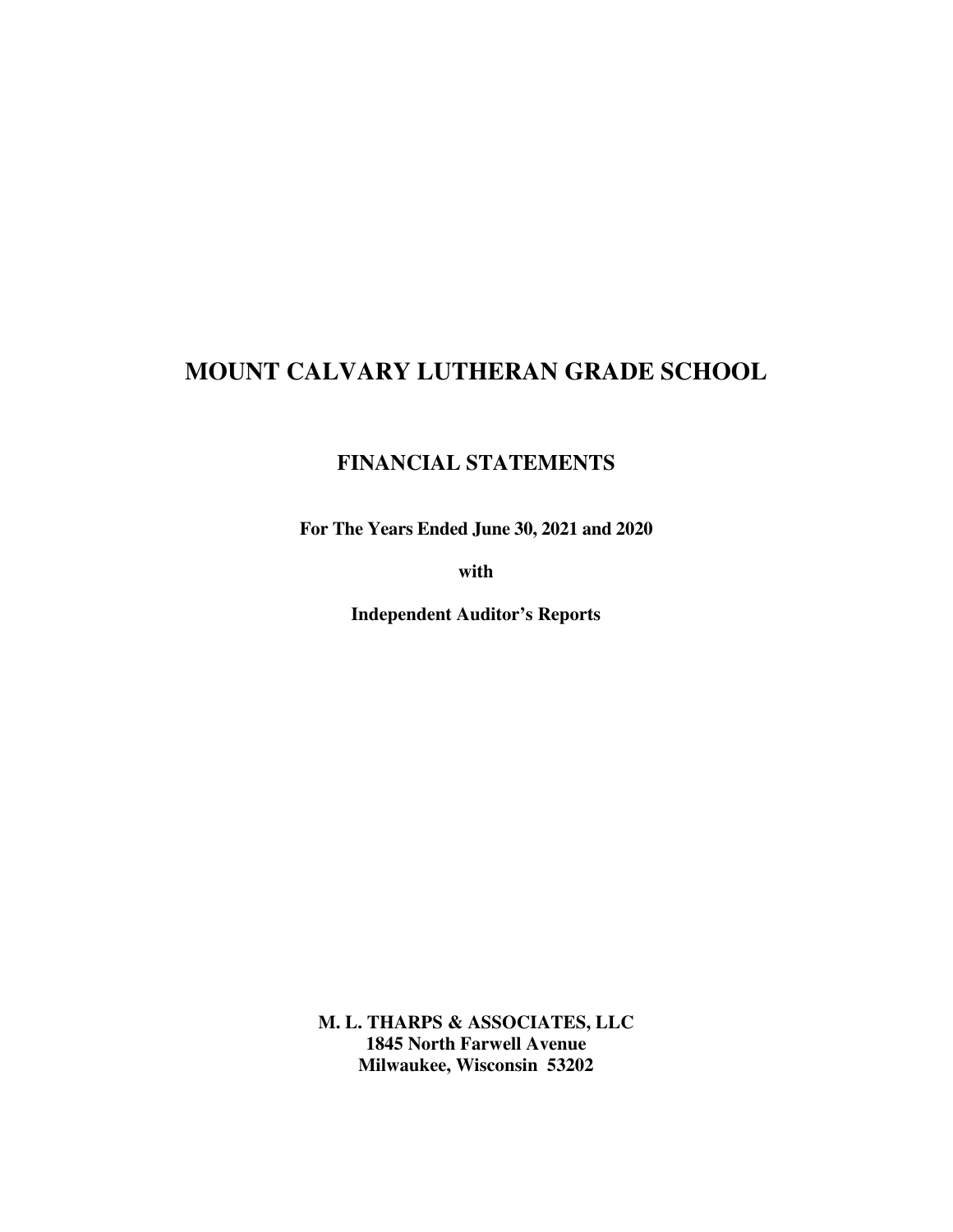# **MOUNT CALVARY LUTHERAN GRADE SCHOOL JUNE 30, 2021 AND 2020**

## **TABLE OF CONTENTS**

| <b>Independent Auditor's Report</b>                                                                                                                                                                                                | Page |
|------------------------------------------------------------------------------------------------------------------------------------------------------------------------------------------------------------------------------------|------|
| <b>Financial Statements</b>                                                                                                                                                                                                        |      |
| <b>Statements of Financial Position</b>                                                                                                                                                                                            | 1    |
| <b>Statements of Activities</b>                                                                                                                                                                                                    | 2    |
| <b>Statement of Functional Expenses</b>                                                                                                                                                                                            | 3    |
| <b>Statements of Cash Flows</b>                                                                                                                                                                                                    | 4    |
| <b>Notes to Financial Statements</b>                                                                                                                                                                                               | 5    |
| Supplemental Information in Accordance with Private School Choice Program<br>Requirements                                                                                                                                          |      |
| Private School Choice Reserve Balance Schedule                                                                                                                                                                                     | 8    |
| Supplemental Information in Accordance with the Uniform Guidance and Governmental<br><b>Auditing Standards</b>                                                                                                                     |      |
| Independent Auditor's Report on Internal Control over Financial Reporting<br>and on Compliance and Other Matters Based on an Audit of Financial<br>Statements Performed in Accordance with Government Auditing<br><b>Standards</b> | 10   |
| Summary of Auditor's Results and Schedule of Findings<br>and Questioned Costs                                                                                                                                                      | 12   |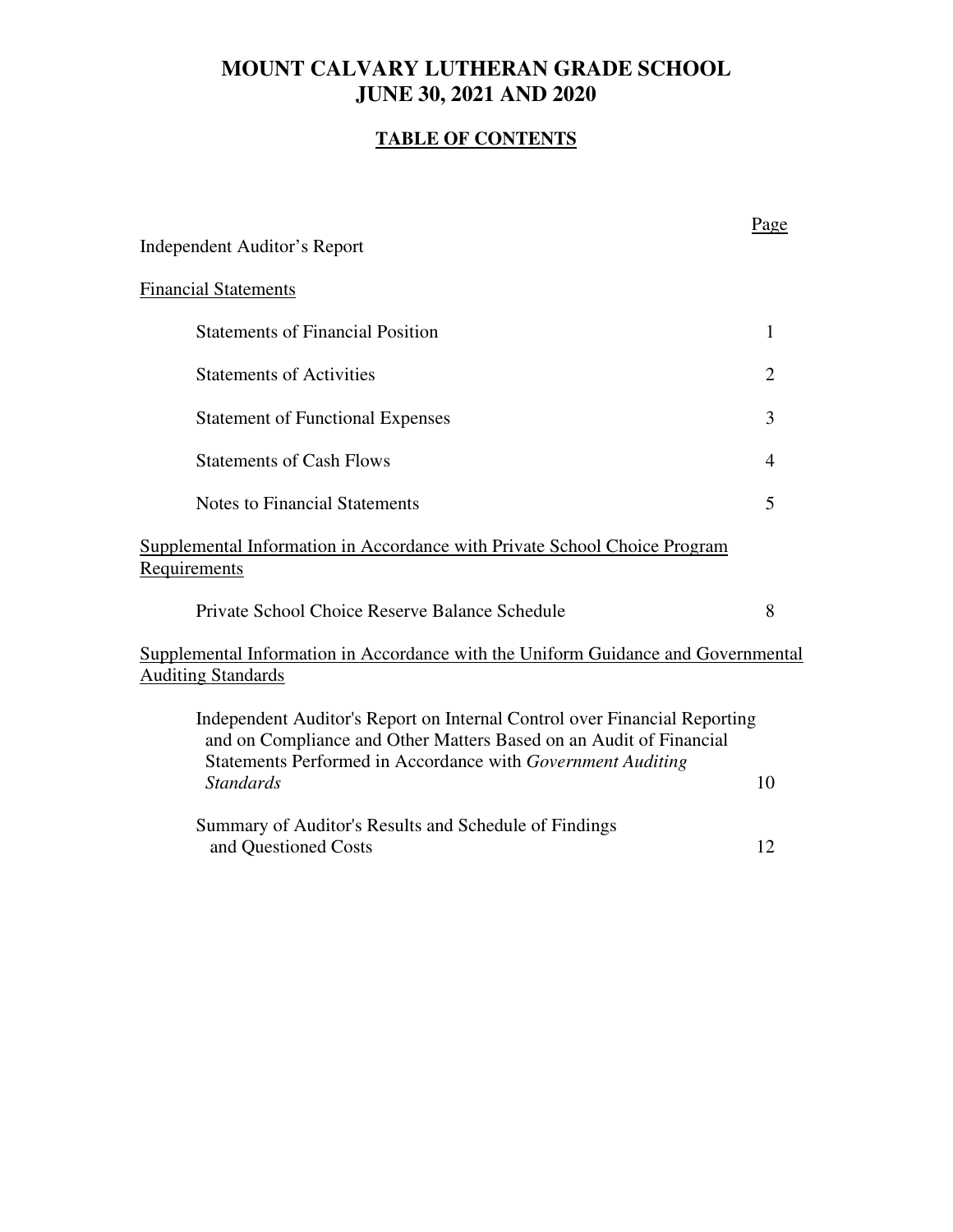# **M. L. Tharps & Associates, LLC**

*1845 North Farwell Avenue Suite 109 Milwaukee, WI 53202 (414) 278-8532 Fax (414) 278-7579*

Certified Public Accountants Management Consultants

## **Independent Auditor's Report**

To the Board of Directors Mount Calvary Lutheran Grade School

We have audited the accompanying financial statements of Mount Calvary Lutheran Grade School (a nonprofit organization) of Mount Calvary Lutheran Church, which comprise the statements of financial position as of June 30, 2021 and 2020, and the related statements of activities, functional expenses and cash flows for the years then ended, and the related notes to the financial statements.

#### **Management's Responsibility for the Financial Statements**

Management is responsible for the preparation and fair presentation of these financial statements in accordance with accounting principles generally accepted in the United States of America; this includes the design, implementation, and maintenance of internal control relevant to the preparation and fair presentation of financial statements that are free from material misstatement, whether due to fraud or error.

#### **Auditor's Responsibility**

Our responsibility is to express an opinion on these financial statements based on our audits. We conducted our audits in accordance with auditing standards generally accepted in the United States of America and the standards applicable to financial audits contained in Government Auditing Standards, issued by the Comptroller General of the United States. Those standards require that we plan and perform the audits to obtain reasonable assurance about whether the financial statements are free of material misstatement.

An audit involves performing procedures to obtain audit evidence about the amounts and disclosures in the financial statements. The procedures selected depend on the auditor's judgment, including the assessment of the risks of material misstatement of the financial statements, whether due to fraud or error. In making those risk assessments, the auditor considers internal control relevant to the entity's preparation and fair presentation of the financial statements in order to design audit procedures that are appropriate in the circumstances, but not for the purpose of expressing an opinion on the effectiveness of the entity's internal control. Accordingly, we express no such opinion. An audit also includes evaluating the appropriateness of accounting policies used and the reasonableness of significant accounting estimates made by management, as well as evaluating the overall presentation of the financial statements.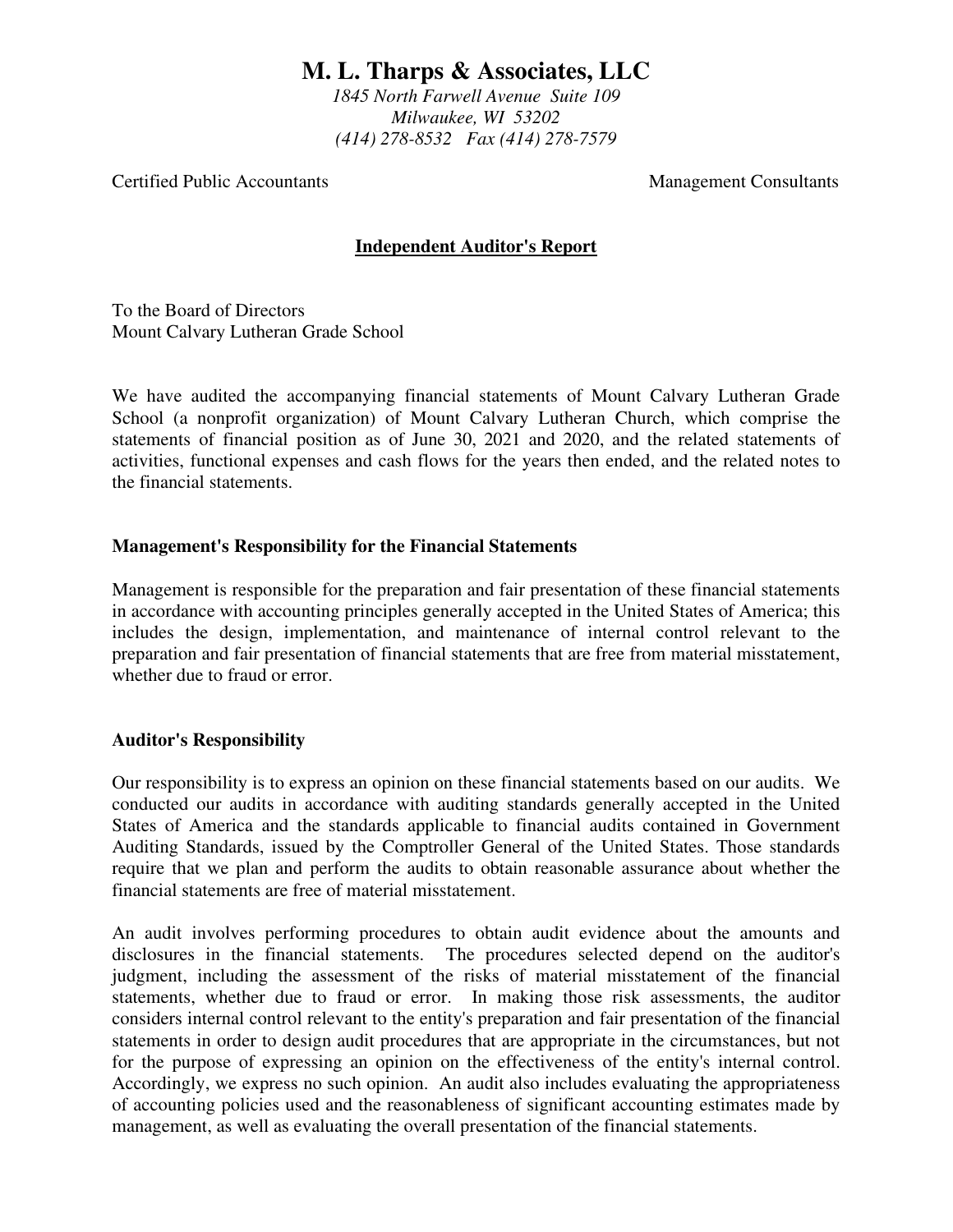We believe that the audit evidence we have obtained is sufficient and appropriate to provide a basis for our audit opinion.

#### **Basis for Qualified Opinion**

The accompanying financial statements exclude the historical cost and related accumulated depreciation for the land, school buildings and various improvements owned by the school. Due to the age of these assets, no definitive records of the historical cost of those fixed assets were available, and therefore those assets have not been included in the financial statements.

#### **Qualified Opinion**

In our opinion, except for the possible effects of the matter described in the Basis for Qualified Opinion paragraph, the financial statements referred to above present fairly, in all material respects, the financial position of Mount Calvary Lutheran Grade School as of June 30, 2021 and 2020, and the changes in its net assets and its cash flows for the years then ended, in accordance with accounting principles generally accepted in the United States of America.

#### **Other Matters**

#### *Report on Other Legal and Regulatory Requirements*

Our audit was conducted for the purpose of forming an opinion on the financial statements as a whole. The Private School Choice Programs ("PSCP") Reserve Balance Schedule, as required by the Wisconsin Department of Public Instruction, is presented for purposes of additional analysis and is not a required part of the financial statements. Such information is the responsibility of management and was derived from and relates directly to the underlying accounting and other records used to prepare the financial statements. The information has been subjected to the auditing procedures applied in the audit of the financial statements and certain additional procedures, including comparing and reconciling such information directly to the underlying accounting and other records used to prepare the financial statements or to the financial statements themselves, and other additional procedures in accordance with auditing standards generally accepted in the United States of America. In addition, the balances have been subjected to auditing procedures required by Wis. Stats. 118.60 and 119.23 and Wis. Admin. Codes PI 35 and PI 48. In our opinion, the PSCP Reserve Balance schedule is free of material misstatements and fairly presents the private school's eligible education expenses as required under Wis. Stats. 118.60 and 119.23 and Wis. Admin. Codes PI 35 and PI 48.

#### **Other Reporting Required by** *Government Auditing Standards*

In accordance with *Government Auditing Standards*, we have also issued our report dated October 11, 2021 on our consideration of Mount Calvary Lutheran Grade School's internal control over financial reporting and on our tests of its compliance with certain provisions of laws, regulations, contracts, and grant agreements and other matters. The purpose of that report is to describe the scope of our testing of internal control over financial reporting and compliance and the results of that testing, and not to provide an opinion on internal control over financial reporting or on compliance. That report is an integral part of an audit performed in accordance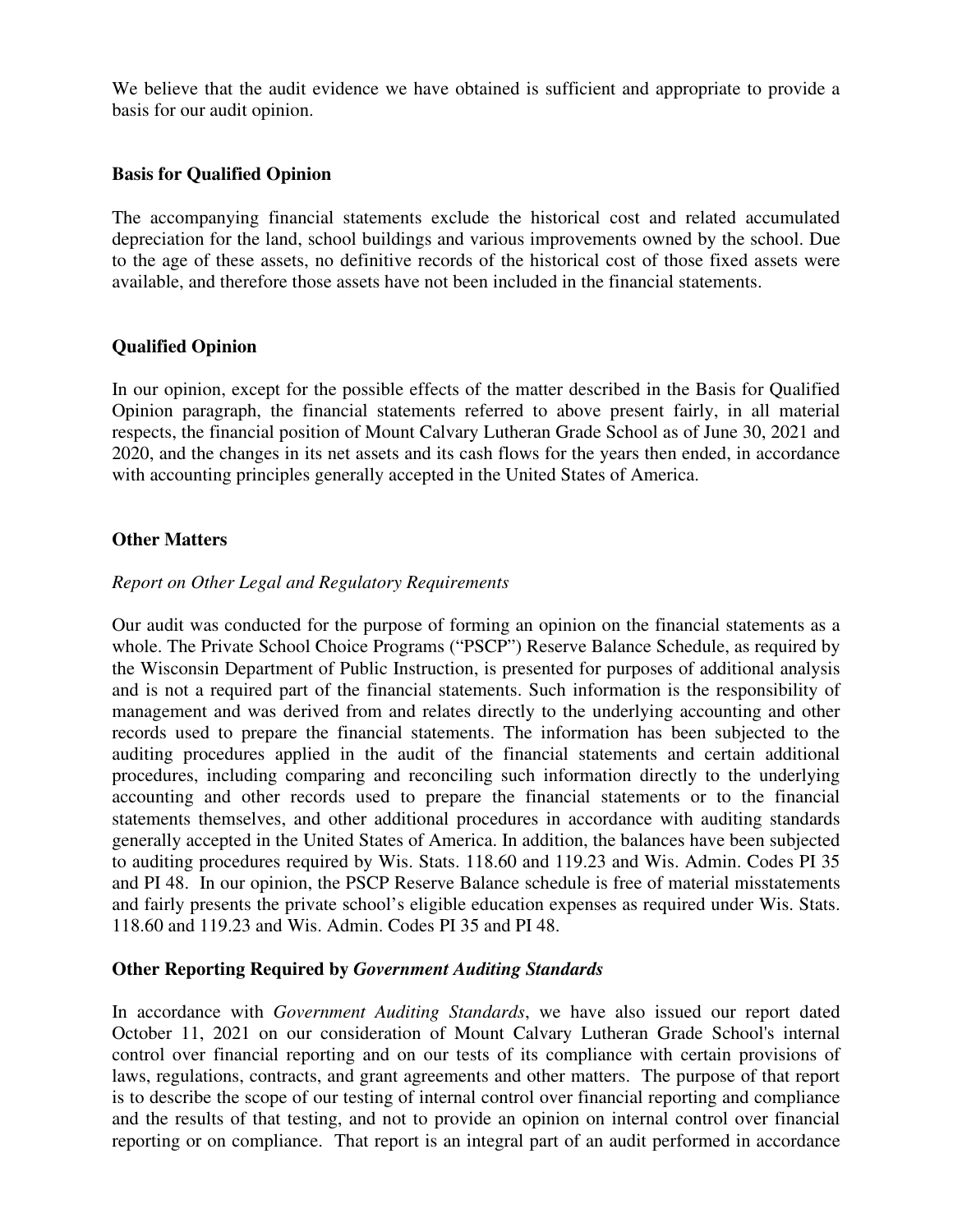with *Government Auditing Standards* in considering Mount Calvary Lutheran Grade School's internal control over financial reporting and compliance.

*M.L. Tharps & Associates, LLC*

October 11, 2021 Milwaukee, Wisconsin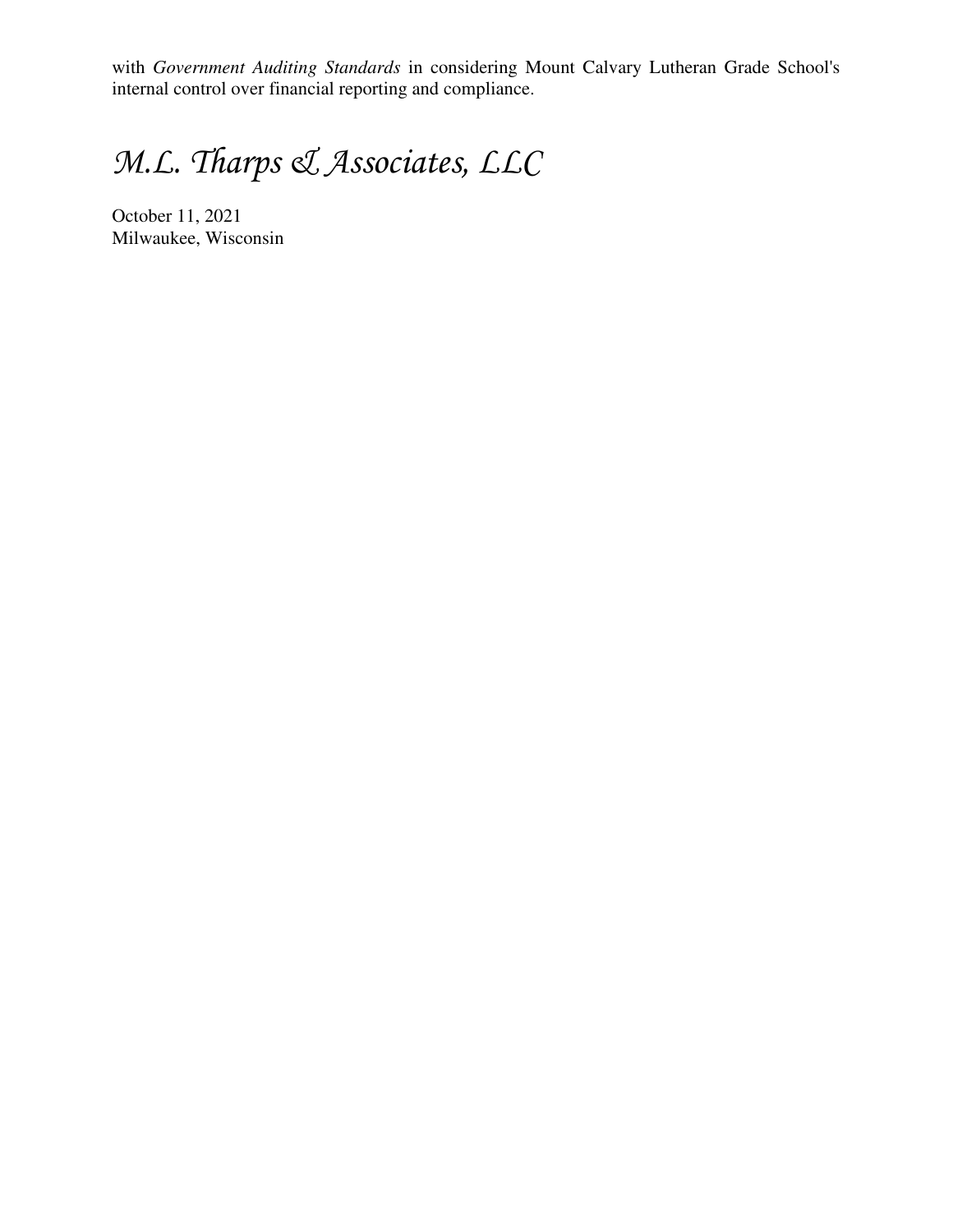## **MOUNT CALVARY LUTHERAN GRADE SCHOOL STATEMENTS OF FINANCIAL POSITION JUNE 30, 2021 AND 2020**

|                                         | 2021          | 2020          |
|-----------------------------------------|---------------|---------------|
| <b>ASSETS</b>                           |               |               |
| <b>Current Assets:</b>                  |               |               |
| Cash                                    | \$<br>380,637 | \$<br>552,474 |
| Prepaid Expenses                        |               | 30,416        |
| <b>Other Receivables</b>                | 6,225         | 2,012         |
| <b>Total Current Assets</b>             | 386,862       | 584,902       |
| <b>Fixed Assets:</b>                    |               |               |
| <b>School Building</b>                  | 2,605,123     | 2,605,123     |
| <b>Building Inprovements</b>            | 298,473       | 62,856        |
| <b>Furniture and Fixtures</b>           | 22,701        | 22,701        |
| <b>Building Equipment</b>               | 14,141        | 14,141        |
| Computer/Office Equipment               | 5,864         | 5,864         |
| <b>Educational Media</b>                | 120,780       | 120,780       |
| Less: Accumulated Depreciation          | (1,322,005)   | (1,222,369)   |
| <b>Net Fixed Assets</b>                 | 1,745,077     | 1,609,096     |
| <b>Total Assets</b>                     | \$2,131,939   | \$2,193,998   |
| <b>LIABILITIES AND NET ASSETS</b>       |               |               |
| <b>Current Liabilities:</b>             |               |               |
| <b>Accounts Payable</b>                 | \$<br>452     | \$<br>1,506   |
| <b>Accrued Payroll and Taxes</b>        | 44,526        | 4,156         |
| <b>Total Current Liabilities</b>        | 44,978        | 5,662         |
| <b>Total Liabilities</b>                | 44,978        | 5,662         |
| <b>Net Assets:</b>                      |               |               |
| With donor restrictions                 |               |               |
| Without donor restrictions              | 2,086,961     | 2,188,336     |
| <b>Total Net Assets</b>                 | 2,086,961     | 2,188,336     |
| <b>Total Liabilities and Net Assets</b> | \$2,131,939   | \$2,193,998   |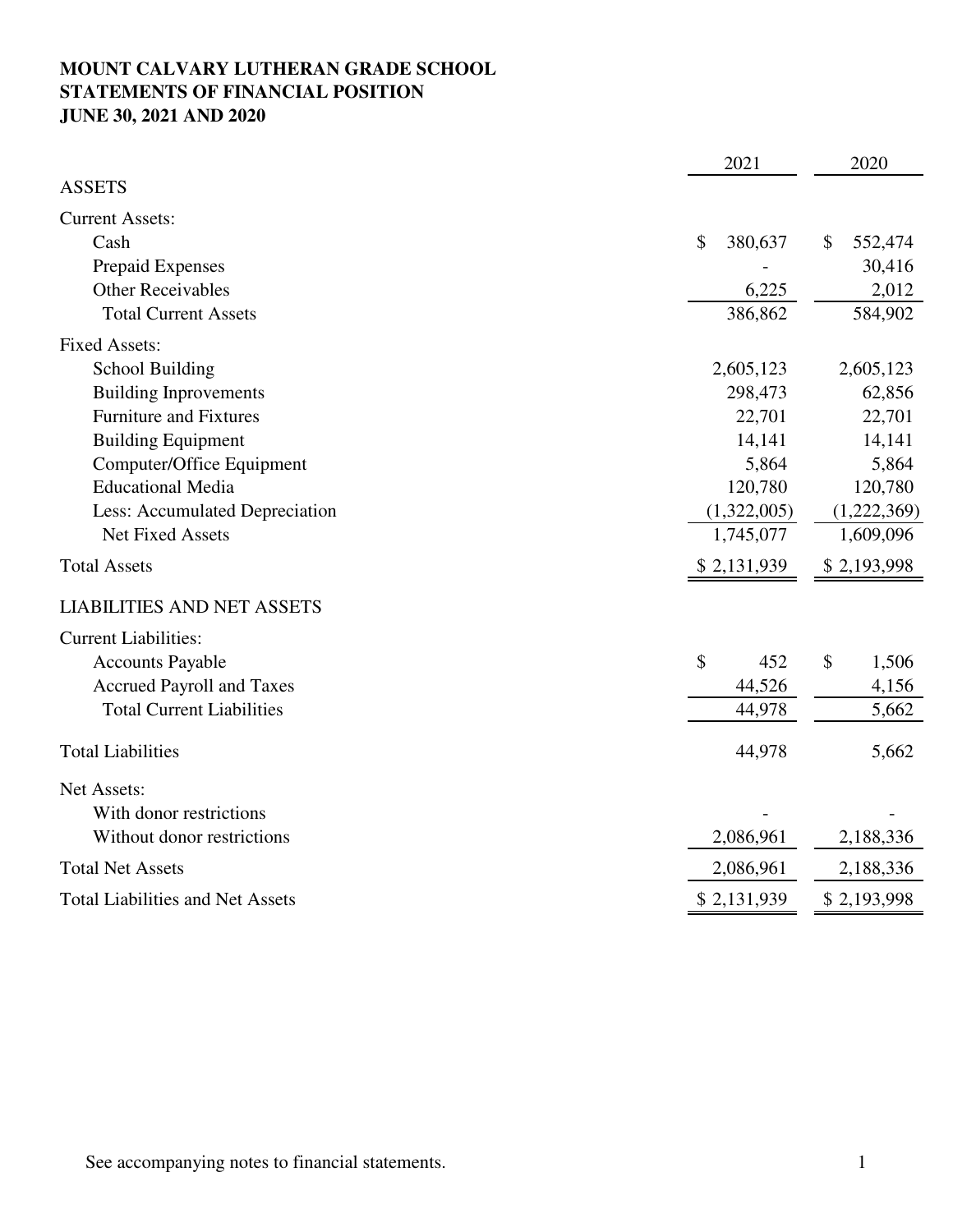# **MOUNT CALVARY LUTHERAN GRADE SCHOOL STATEMENTS OF ACTIVITIES FOR THE YEARS ENDED JUNE 30, <sup>2021</sup> AND <sup>2020</sup>**

|                                              |                               | 2021                       |            |                               | 2020                       |           |
|----------------------------------------------|-------------------------------|----------------------------|------------|-------------------------------|----------------------------|-----------|
| Support and Revenue:                         | Without donor<br>Restrictions | With donor<br>Restrictions | Total      | Without donor<br>Restrictions | With donor<br>Restrictions | Total     |
| Per Pupil Funding - MPCP                     | \$                            | 1,325,925                  | 1,325,925  | \$<br>$\overline{a}$          | 1,416,096                  | 1,416,096 |
| <b>Extended Care Revenue</b>                 |                               |                            |            | 1,558                         |                            | 1,558     |
| Food Service Revenue                         |                               | 13,391                     | 13,391     |                               | 126,331                    | 126,331   |
| Grants                                       |                               | 20,237                     | 20,237     | 15,291                        |                            | 15,291    |
| Contributions                                | 12,971                        |                            | 12,971     | 5,662                         |                            | 5,662     |
| Fundraising                                  |                               |                            |            | 2,996                         |                            | 2,996     |
| Interest                                     | 212                           |                            | 212        | 322                           |                            | 322       |
| Other Income                                 | 3,142                         |                            | 3,142      | 2,976                         |                            | 2,976     |
| <b>Satisfaction of Restricted Net Assets</b> | 1,346,162                     | (1,346,162)                |            | 1,416,096                     | (1,416,096)                |           |
| <b>Total Support and Revenue</b>             | 1,362,487                     | 13,391                     | 1,375,878  | 1,444,901                     | 126,331                    | 1,571,232 |
| Expenses:                                    |                               |                            |            |                               |                            |           |
| <b>Program Services</b>                      |                               |                            |            |                               |                            |           |
| Educational                                  | 1,330,959                     |                            | 1,330,959  | 1,301,409                     |                            | 1,301,409 |
| Nutritional                                  | 21,840                        | 13,391                     | 35,231     | 3,795                         | 126,331                    | 130,126   |
| <b>Support Services</b>                      |                               |                            |            |                               |                            |           |
| Management & General                         | 111,063                       |                            | 111,063    | 116,698                       |                            | 116,698   |
| <b>Total Expenses</b>                        | 1,463,862                     | 13,391                     | 1,477,253  | 1,421,902                     | 126,331                    | 1,548,233 |
| Change in Net Assets                         | (101, 375)                    |                            | (101, 375) | 22,999                        |                            | 22,999    |
| Net Assets at Beginning of Year              | 2,188,336                     |                            | 2,188,336  | 2,165,337                     |                            | 2,165,337 |
| Net Assets at End of Year                    | \$2,086,961                   |                            | 2,086,961  | \$2,188,336                   |                            | 2,188,336 |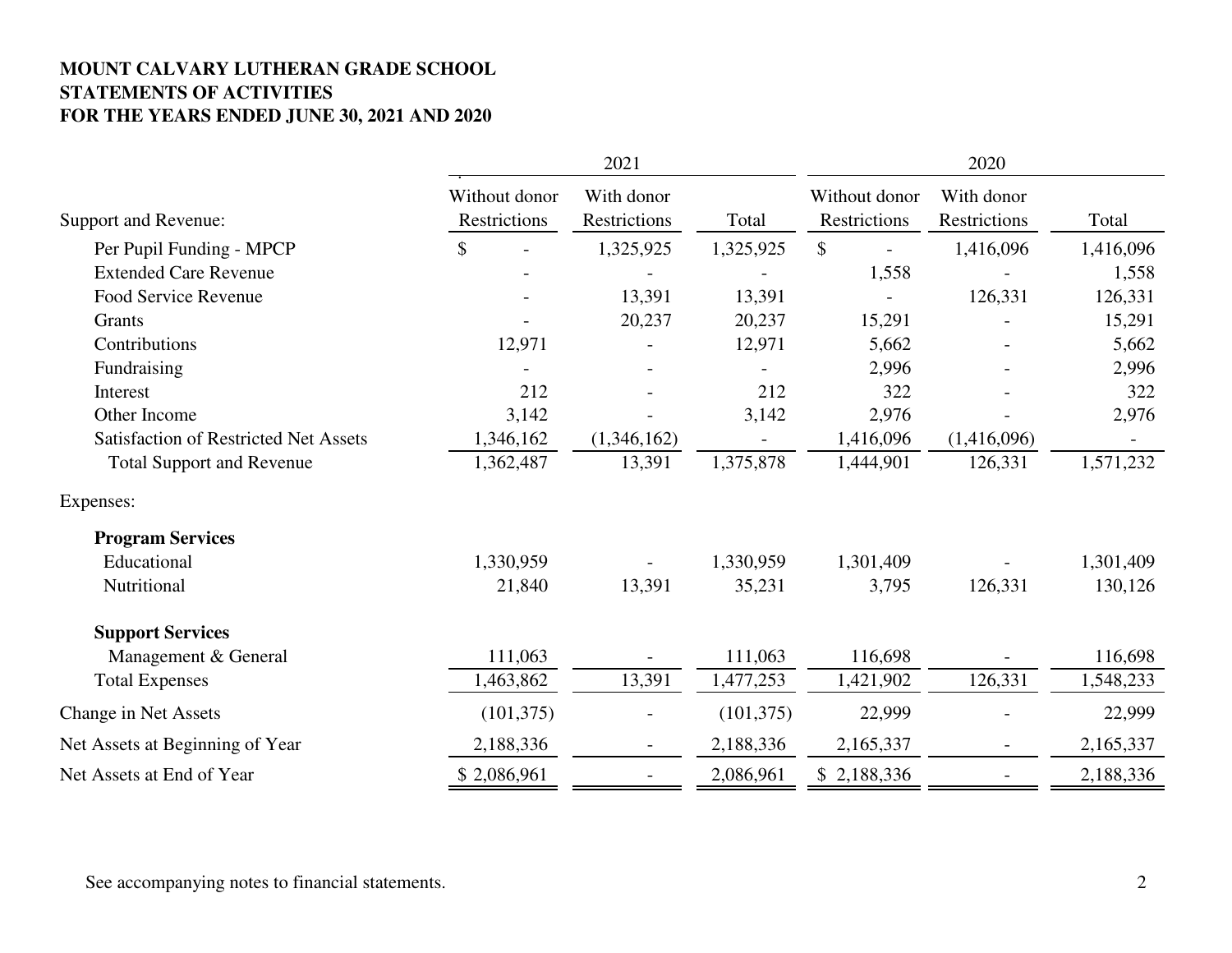# **MOUNT CALVARY LUTHERAN GRADE SCHOOL STATEMENT OF FUNCTIONAL EXPENSES FOR THE YEAR ENDED JUNE 30, <sup>2021</sup> (With Summarized Totals for the Year Ended June 30, 2021)**

|                                 | <b>Program Services</b> |             |            |           |           |
|---------------------------------|-------------------------|-------------|------------|-----------|-----------|
|                                 | Educational             | Nutritional | Management | 2021      | 2020      |
| <b>EXPENSES:</b>                | <b>Services</b>         | Services    | & General  | Total     | Total     |
| Salaries and Wages              | 605,329                 | 22,759      | 94,470     | 722,558   | 729,007   |
| <b>Taxes and Benefits</b>       | 273,148                 | 1,728       | 14,170     | 289,046   | 305,366   |
| <b>Professional Services</b>    | 93,094                  |             |            | 93,094    | 98,849    |
| <b>Property Services</b>        | 147,401                 |             |            | 147,401   | 144,965   |
| <b>Supplies</b>                 | 103,512                 | 10,591      | 2,423      | 116,526   | 163,918   |
| <b>Other Goods and Services</b> | 8,839                   | 153         |            | 8,992     | 17,657    |
| Depreciation                    | 99,636                  |             |            | 99,636    | 88,471    |
| <b>Total Expenses</b>           | \$1,330,959             | 35,231      | 111,063    | 1,477,253 | 1,548,233 |
|                                 |                         |             |            |           |           |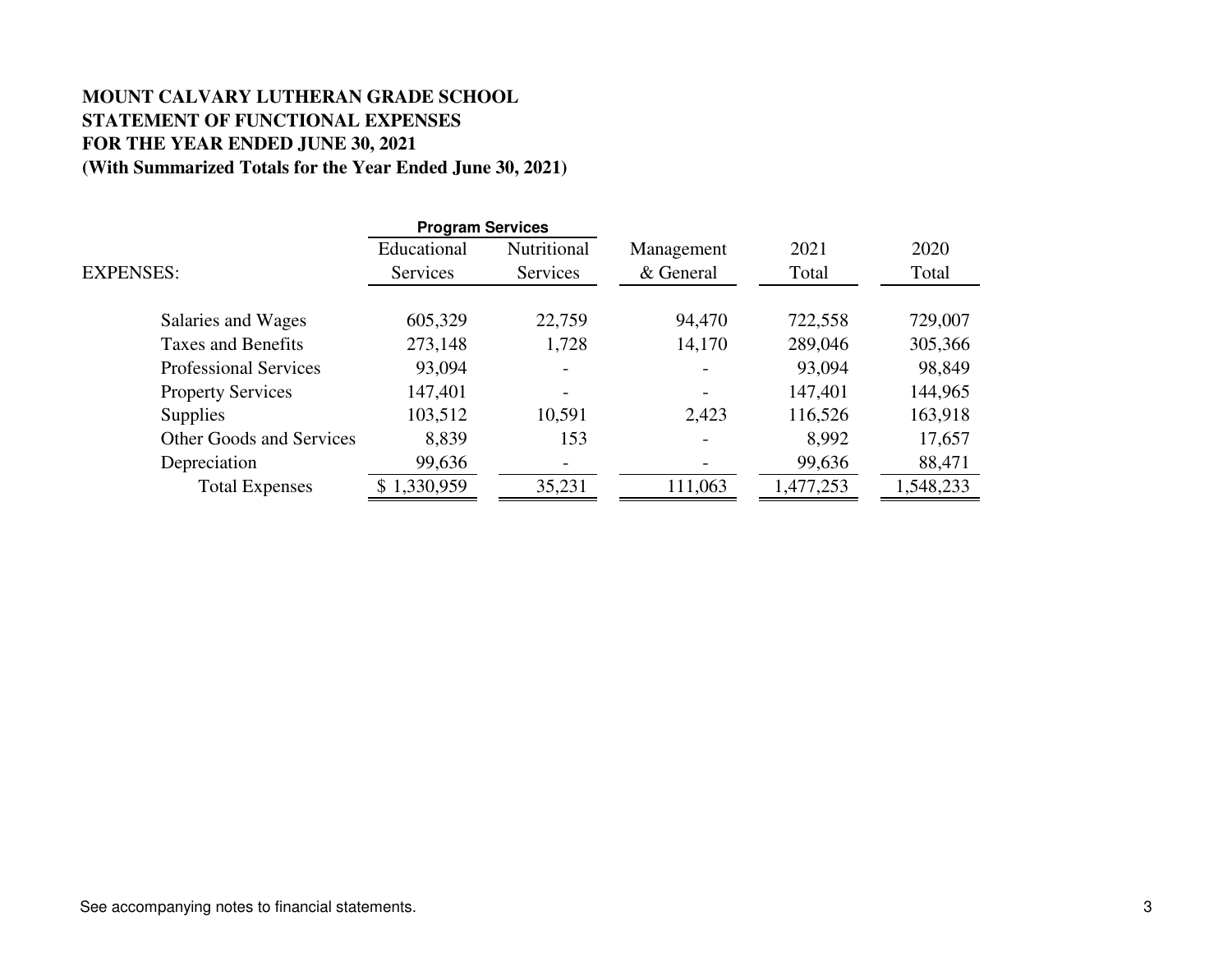## **MOUNT CALVARY LUTHERAN GRADE SCHOOL STATEMENTS OF CASH FLOWS FOR THE YEARS ENDED JUNE 30, 2021 AND 2020**

|                                                           | 2021             | 2020                                |
|-----------------------------------------------------------|------------------|-------------------------------------|
| CASH FLOWS FROM OPERATING ACTIVITIES                      |                  |                                     |
| Change in Net Assets                                      | (101, 375)<br>\$ | $\boldsymbol{\mathsf{S}}$<br>22,999 |
| Adjustments to reconcile change in net assets to net cash |                  |                                     |
| provided from operating activities:                       |                  |                                     |
| Depreciation                                              | 99,636           | 88,471                              |
| (Increase) Decrease in Prepaid Expense                    | 30,416           | 4,353                               |
| (Increase) Decrease in Other Receivable                   | (4,213)          | (2,012)                             |
| Increase (Decrease) in Accounts Payable                   | (1,054)          | (4,943)                             |
| Decrease in Accrued Payroll and Taxes                     | 40,370           | (961)                               |
| Net Cash Provided from Operating Activities               | 63,780           | 107,907                             |
| CASH FLOWS FROM INVESTING ACTIVITIES:                     |                  |                                     |
| <b>Building Improvements</b>                              | (235, 617)       |                                     |
| <b>CASH FLOWS FROM FINANCING ACTIVITIES:</b>              |                  |                                     |
| None                                                      |                  |                                     |
| Change in Cash                                            | (171, 837)       | 107,907                             |
| Beginning Cash, Cash Equivalents and Restricted Cash      | 552,474          | 444,567                             |
| Ending Cash, Cash Equivalents and Restricted Cash         | 380,637<br>P.    | \$552,474                           |
| <b>Interest Paid</b>                                      | S                |                                     |
|                                                           |                  |                                     |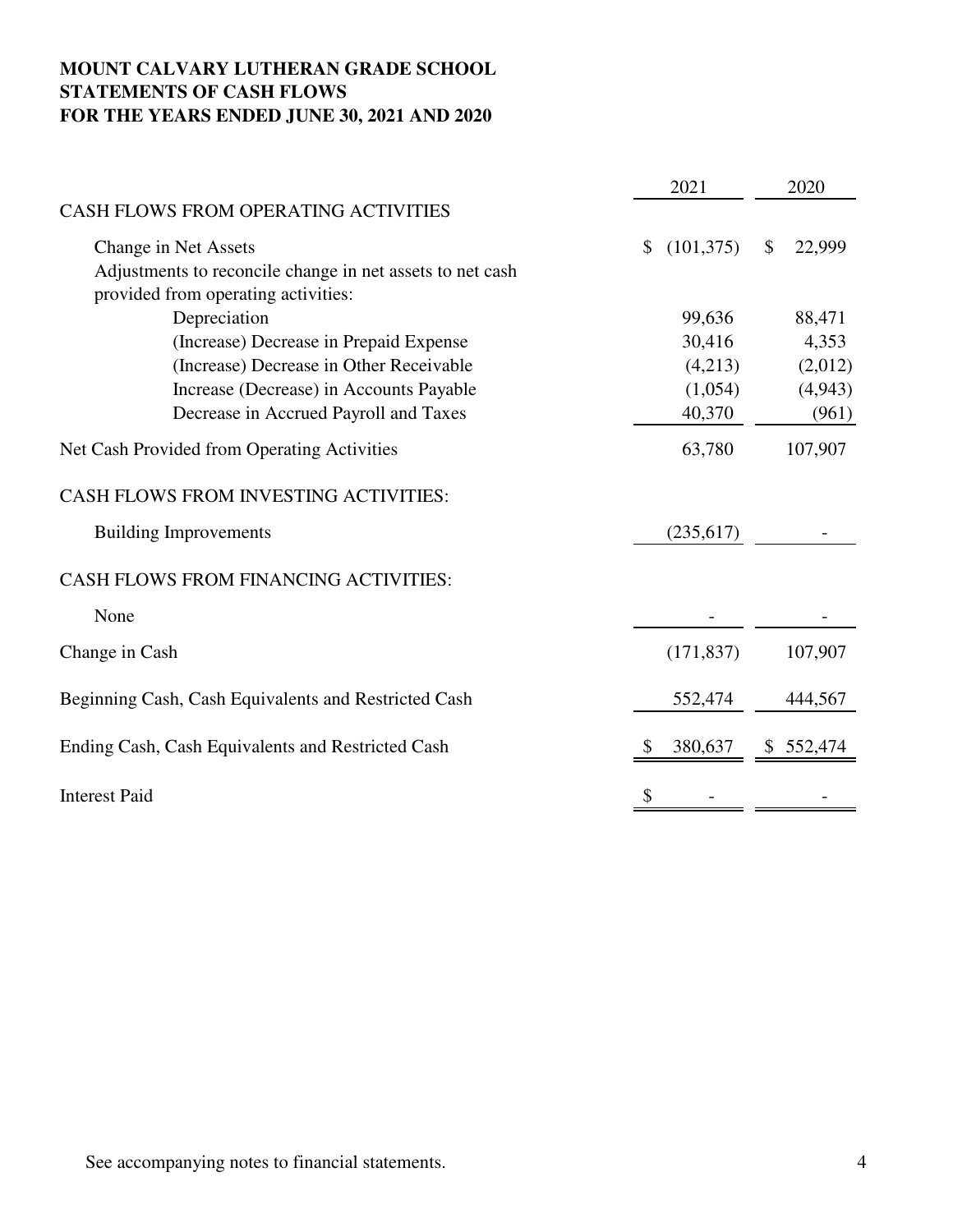# **Mount Calvary Lutheran Grade School Notes to Financial Statements June 30, 2021 and 2020**

## **1. Operating Structure**

Mount Calvary Lutheran Grade School (the "School") of Mount Calvary Lutheran Church is organized as a 501(c) 3 not for profit entity. The School began operations in 1925 and provides instruction for children in grades kindergarten through 8. The School began participating in the Private School Choice Program (Choice or PSCP ) in 1998. The School is located at 2862 N. 53<sup>rd</sup> St. in Milwaukee, Wisconsin. The School's operating organization is Mount Calvary Lutheran Church.

## **2. Summary of Significant Accounting Policies**

## **Basis of Accounting**

The financial statements have been prepared using the accrual basis of accounting and, accordingly, reflects all significant receivables, payables, and other liabilities.

## **Property, Equipment and Depreciation**

The School capitalizes individual items that have a useful life greater than one year with a cost over \$1,000 when acquired. Lesser amounts are expensed. Maintenance and repair costs are charged to expense as incurred. Gains or losses on disposition of property and equipment are reflected in income. Depreciation is computed on the straight-line method based on the estimated useful lives of the respective assets.

## **Estimates**

In conformity with generally accepted accounting principles, management makes estimates and assumptions in preparing the financial statements. Those estimates and assumptions affect the reported amounts of assets and liabilities, the disclosure of contingent assets and liabilities, and the reported revenues and expenses. Actual results could differ from those estimates.

## **Deferred Revenue**

Income from student tuition is deferred and recognized in the periods that the tuition relates.

## **Cash and Cash Equivalents**

The School considers all checking, savings and money market accounts and all other highly liquid debt instruments purchased with an original maturity of three months or less to be cash equivalents, excluding amounts whose use is limited or restricted.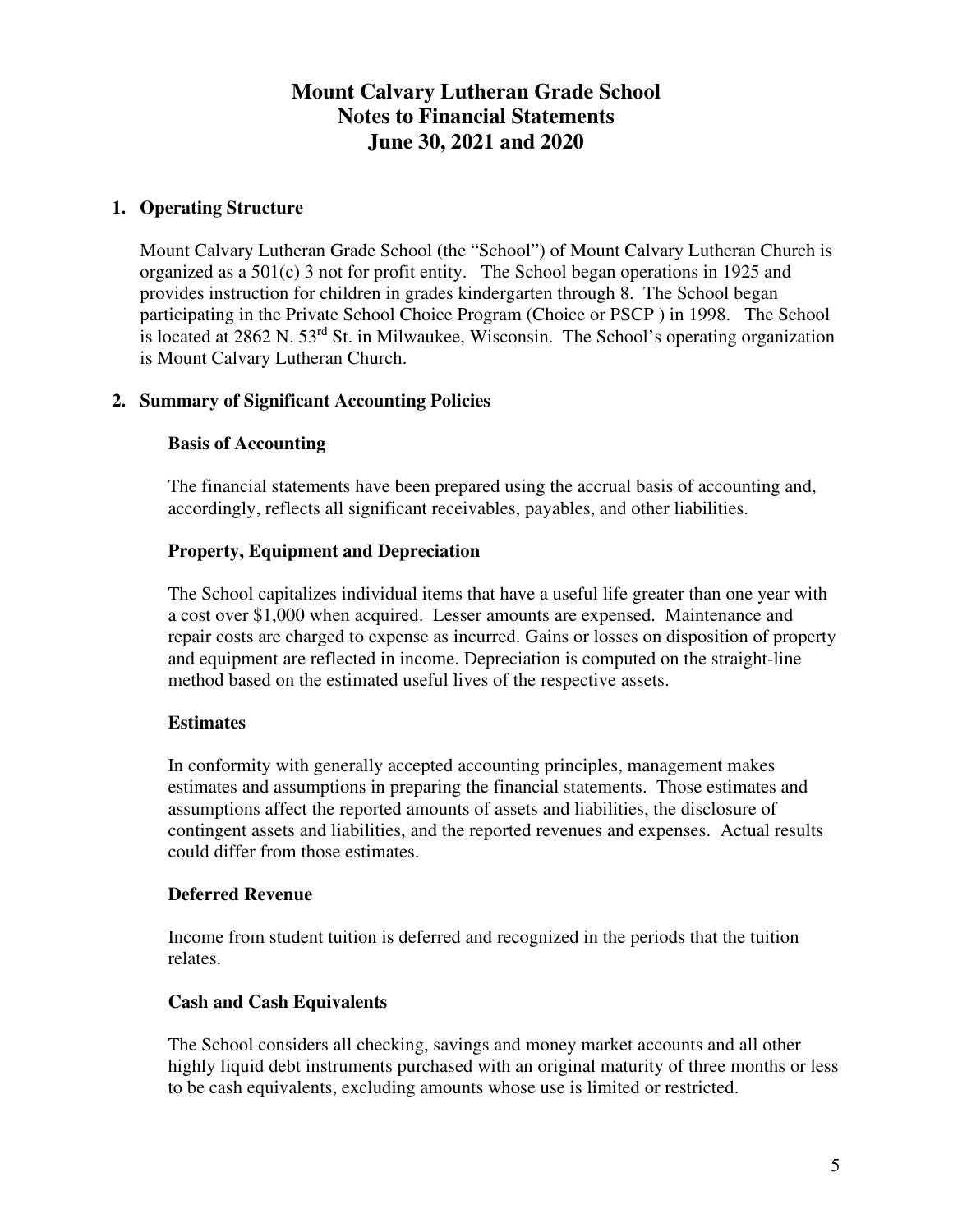#### **Donated Goods and Services**

Individuals and other groups contribute materials and services toward the fulfillment of programs initiated by the School. No amounts have been reflected in the financial statements for donated materials or services, because the amounts involved are either deminimus or no objective basis is available to measure their value. However, a substantial number of volunteers have donated significant amounts of time to the School's programs.

## **Income Taxes**

The School's operating organization is a nonprofit corporation as described in Section  $501(c)(3)$  of the Internal Revenue Code and is exempt from federal and state income taxes on related income pursuant to Section 501(a) of the code.

The operating organization has evaluated for uncertain tax positions. Management has determined there are no uncertain tax positions as of June 30, 2021 .

## **3. Deferred Revenue**

Income from student tuition is deferred and recognized in the periods that the tuition relates.

## **4. Concentrations**

The School maintains cash balances at BMO Harris Bank. Cash and cash equivalents are maintained at financial institutions and, at times, balances may exceed federally insured limits. The School has never experienced any losses related to these balances. Insurance coverage reverted to \$250,000 per depositor at each financial institution.

During the current year, the School received approximately 90% of its revenue from the Choice Program.

## **5. Litigation**

As of the date of the audit opinion the School had no pending litigation and has not paid any money related to litigation in the last School year.

## **6. Line of Credit**

On December 15, 2014 the School obtained a line of credit with BMO Harris Bank for \$250,000 with a variable interest rate that is due on demand. As of June 30, 2021 and June 30, 2020, there was no outstanding balance on this line of credit.

## **7. Operating Lease**

The School entered into a lease with Canon Financial Solutions for a copier beginning in March 2019. The lease requires monthly payments of \$735 and expires on June 15, 2022. For the year ended June 30, 2021 and 2020, the lease expense was \$10,346 and \$10,738, respectively.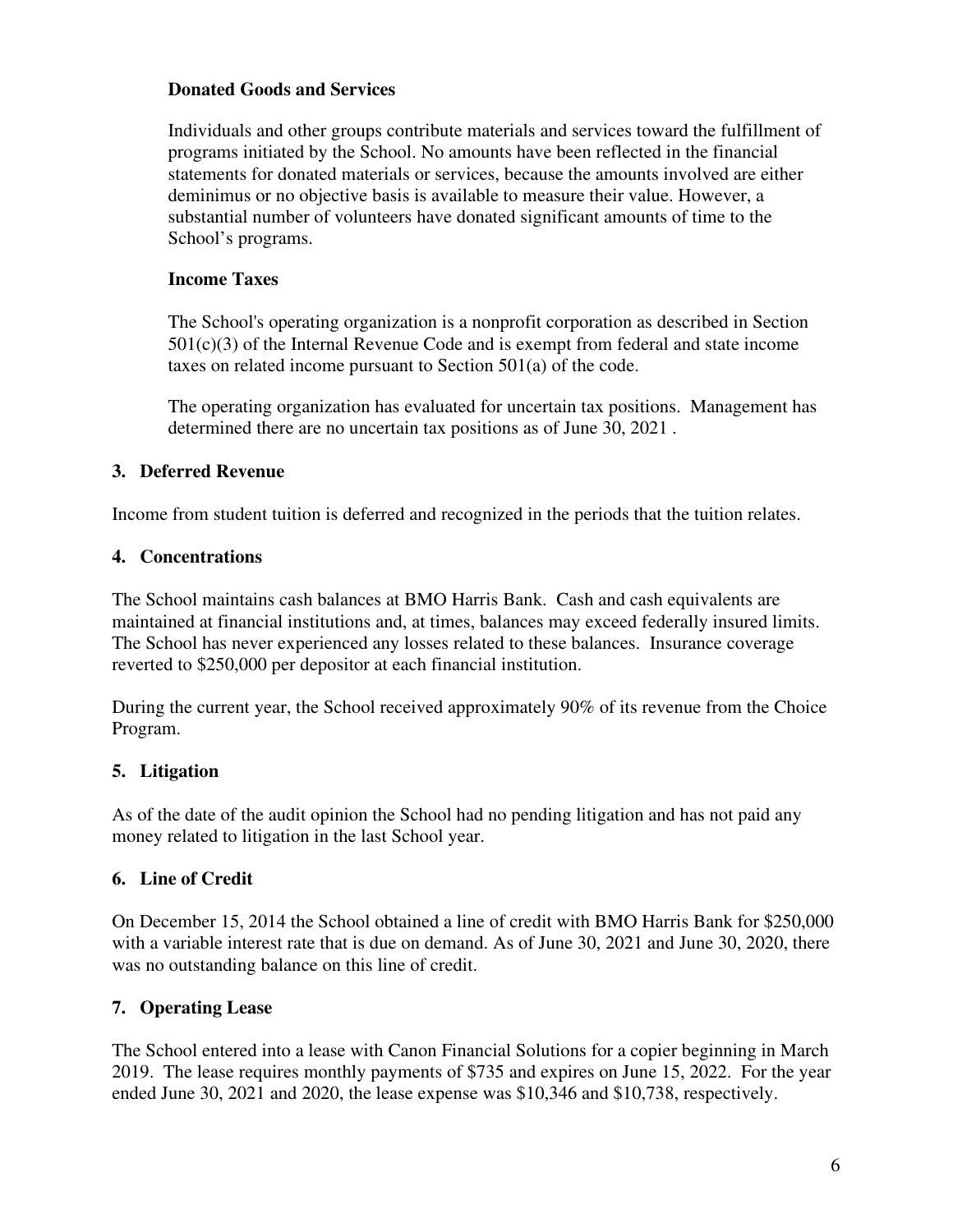LHSAGM has assumed all future liabilities for this lease per their agreement with the School starting July 1, 2021.

#### **8. Liquidity and Availability of Financial Assets**

The following reflects the Organization's financial assets as of the balance sheet date, reduced by amounts not available for general use because of contractual or donor-imposed restrictions within one year of the balance sheet date.

| Description               | 2021      | 2020      |
|---------------------------|-----------|-----------|
| Cash and Cash Equivalents | \$380,637 | 552,474   |
| Receivables               | 6.225     | 2.012     |
|                           | \$386.862 | \$554,486 |

#### **9. Cash, Cash Equivalents and Restricted Cash**

The following table provides reconciliation of cash, cash equivalents, and restricted cash reported with the statement of financial position that sum to the amounts shown in the statement of cash flows:

|                                    | 2021      | 2020    |
|------------------------------------|-----------|---------|
| Cash and Cash Equivalents          | \$380.637 | 552,474 |
| Restricted Cash & Cash Equivalents |           |         |
|                                    | \$380,637 | 552,474 |

#### **10. Subsequent Events**

1. The School's operating organization Mount Calvary Evangelical Lutheran Church (MCLC) entered into an Asset Purchase Agreement with The Lutheran High School Association of Greater Milwaukee (LHSAGM) effective July 1, 2021, in order for LHSAGM to operate Mount Calvary Evangelical Lutheran School (MCLS) beginning with the 2021-22 school year. The Asset Purchase Agreement included all Supplies, Accounts Receivable, Prepaid Assets, Personal Property, Contracts, and Trade Payables of MCLS. All Real Property is retained by MCLC. The Asset Purchase Agreement required MCLS provide to LHSAGM working capital for trade payables and faculty compensation in the amount of \$150,000 is due July 1, 2021.

Effective July 1, 2021, LHSAGM and MCLC entered into a School Lease Agreement, whereby LHSAGM is leasing 30,856 square feet of building space from MCLC for the purposes of school operations. The School Lease Agreement has a three (3) year initial lease term for \$1.00 per square foot plus common area maintenance with annual options to extend the lease thereafter. Rent payments commence six (6) months after lease inception with the first six (6) months rent free. The School Lease Agreement includes a profit-sharing arrangement whereby MCLC may receive up to 10% of cash basis profit for a school year beginning with the school year 2021-22 to be paid six months after completion of the school year.

2. Management of the School has evaluated all subsequent events through October 11, 2021, the issuance date of the financial statements, for possible inclusion as a disclosure in the financial statements. The School has no subsequent events that require disclosure.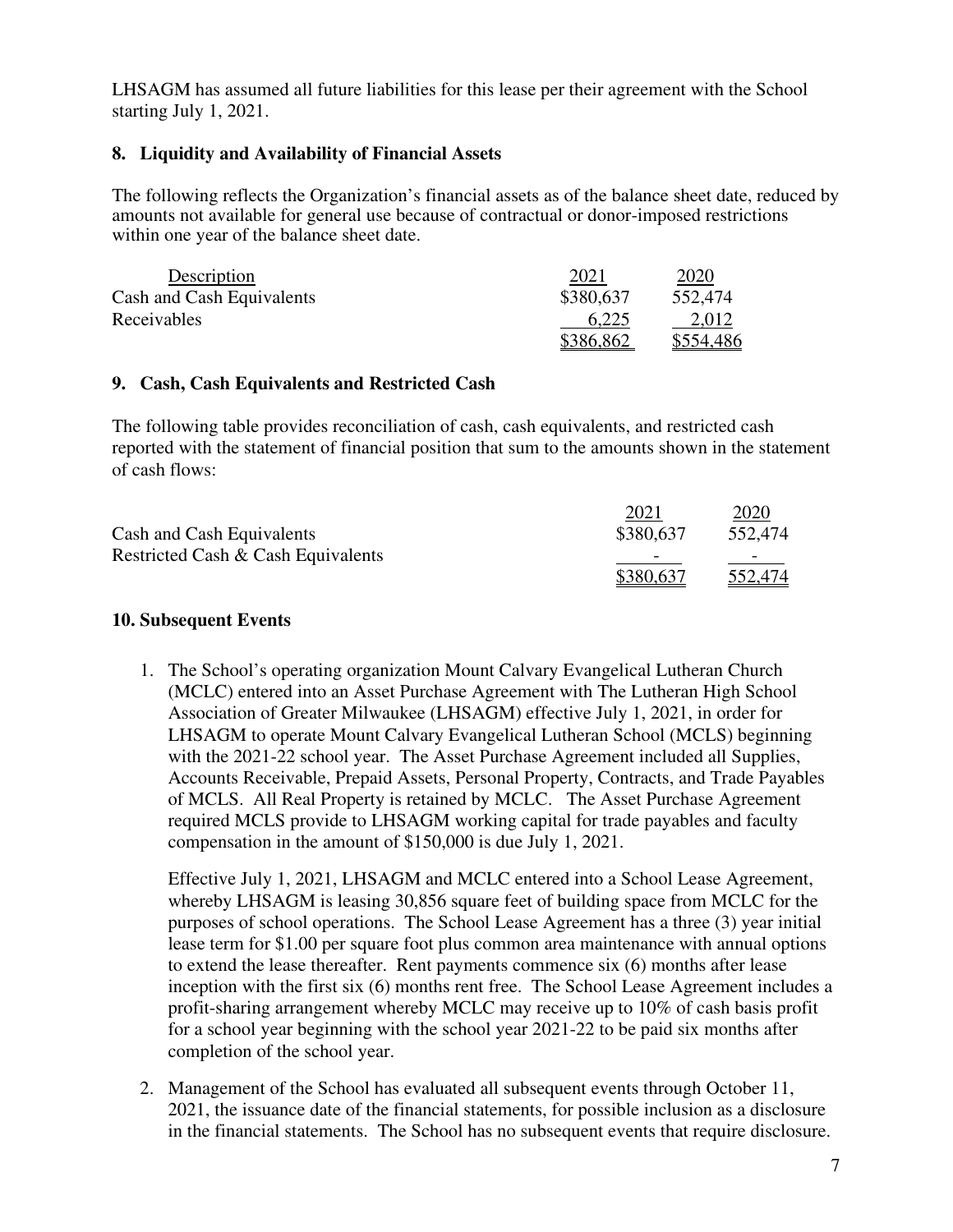#### Mount Calvary Lutheran School - Milwaukee

Private School Choice Programs (PSCP) Reserve Balance for Standard Financial Audits

|                | Year Ending June 30, 2021                                                            |                     |
|----------------|--------------------------------------------------------------------------------------|---------------------|
|                | <b>NET ELIGIBLE EDUCATION EXPENSES FOR ALL PUPILS</b><br>A                           | в                   |
| Line           | <b>Line Description</b>                                                              | Amount              |
| 1              | Expenses on Statement of Activities                                                  | \$<br>1,477,253     |
| 2              | Ineligible Depreciation Expense                                                      |                     |
| 3              | Contributed Expenses Other Than Fixed Assets                                         |                     |
| 4              | <b>Bad Debt Expense</b>                                                              |                     |
| 5              | Scholarship Awards & Other Financial Support for Pupils                              |                     |
| 6              | Daycare Expenses                                                                     |                     |
| $\overline{7}$ | School District Partnership Expenses                                                 |                     |
| 8              | Church Expenses                                                                      |                     |
| 9              | Eligible Education Expenses Primarily for SNSP Pupils                                |                     |
| 10             | Eligible Education Expenses on SNSP Statements of Actual Cost                        |                     |
| 11             | Other Non-Eligible Expenses                                                          |                     |
| 12             | Less: Total Non-Eligible Expenses                                                    | \$                  |
| 13             | Add: Eligible Education Expense for Land                                             |                     |
| 14             | <b>Eligible Education Expenses</b>                                                   | \$<br>1,477,253     |
| 15             | Government Assistance Excluding Forgiven PPP Loans                                   | 13,391              |
| 16             | <b>Fundraising Revenue</b>                                                           |                     |
| 17             | <b>Insurance Proceeds</b>                                                            |                     |
| 18             | <b>Less: Total Offsetting Revenue</b>                                                | \$<br>13,391        |
| 19             | Adjustments to Prior Year Net Eligible Education Expenses                            |                     |
| 20             | Net Eligible Education Expenses for All Pupils                                       | \$<br>1,463,862     |
|                | PERCENTAGE OF PUPILS PARTICIPATING IN PSCP                                           |                     |
| 21             | PSCP Pupil Average Full-Time Equivalent 3rd Friday Sept & 2nd Friday Jan Average FTE | 159.75              |
| 22             | All Pupil Average Full-Time Equivalent 3rd Friday Sept & 2nd Friday Jan Average FTE  | 164.25              |
| 23             | Percentage of Pupils Participating in PSCP                                           | 97.26%              |
|                | <b>PSCP RESERVE BALANCE</b>                                                          |                     |
| 24             | 2020-21 PSCP Revenue                                                                 | 1,325,925           |
| 25             | 2020 Summer School PSCP Revenue                                                      |                     |
| 26             | Total 2020-21 PSCP Revenue                                                           | \$<br>1,325,925     |
| 27             | Less: Net Eligible Education Expenses for PSCP Pupils Line 20 times Line 23          | 1,423,752           |
| 28             | Add: June 30, 2020 PSCP Reserve Balance                                              | (185, 845)          |
| 29             | Less: Repayment of June 30, 2020 PSCP Reserve Balance                                |                     |
| 30             | June 30, 2021 PSCP Reserve Balance                                                   | \$<br>(283, 672)    |
| 31             | <b>Plan for PSCP Reserve Required</b>                                                | <b>Not Required</b> |
|                | REQUIRED CASH AND INVESTMENT BALANCE                                                 |                     |
| 32             | June 30, 2021 PSCP Reserve Balance Line 30                                           | (283, 672)          |
| 33             | June 30, 2021 SNSP Reserve Balance                                                   |                     |
| 34             | Less: Remaining Depreciation on Fixed Assets                                         | 1,745,077           |
| 35             | Less: Land Purchases that have not Been Included as Eligible                         |                     |
| 36             | Less: EANS & ERC June 30, 2021 Receivables Used for Educational Programming Expenses |                     |
| 37             | <b>Required Cash and Investment Balance</b>                                          | \$                  |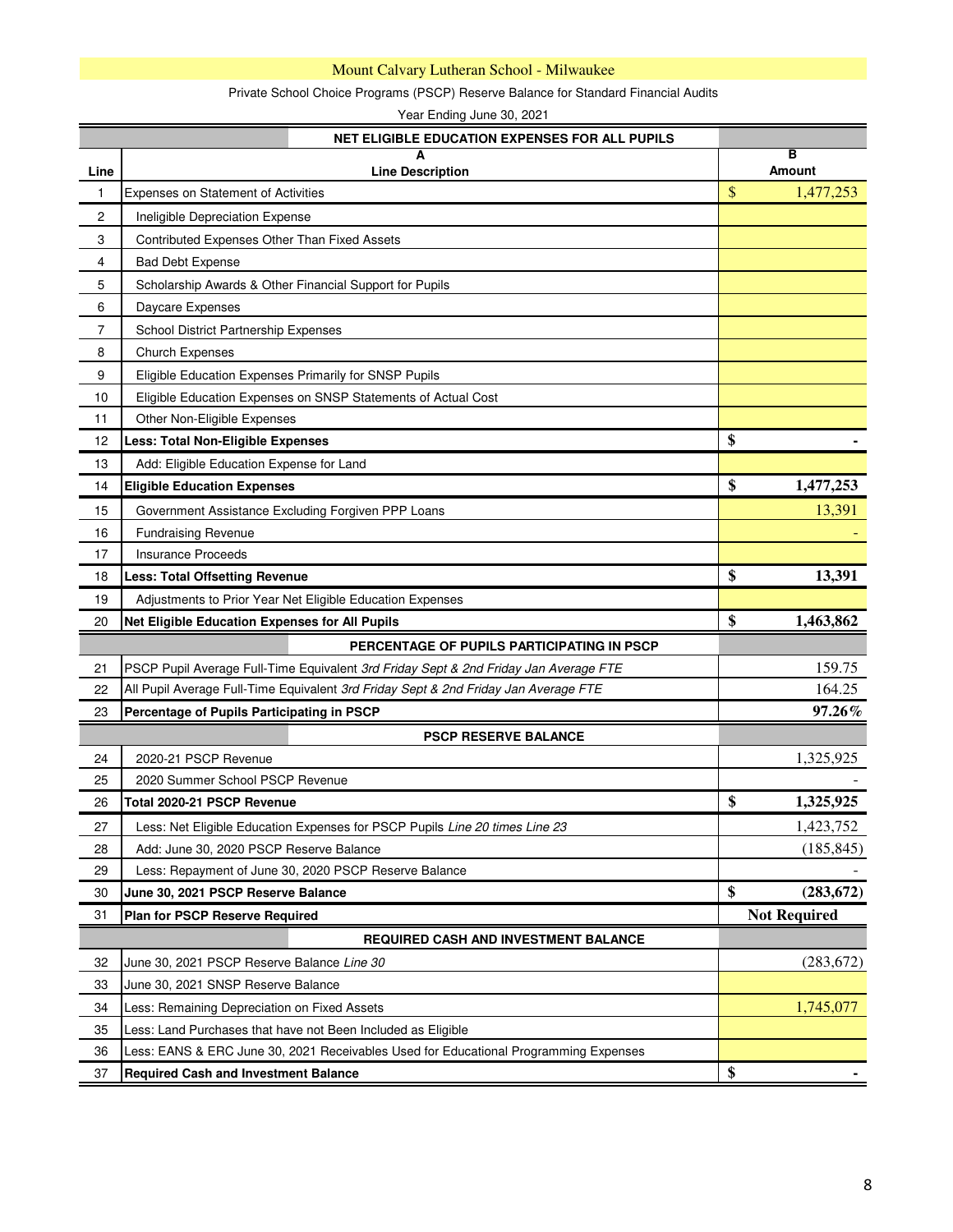*SUPPLEMENTAL INFORMATION IN ACCORDANCE WITH THE GOVERNMENTAL AUDITING STANDARDS*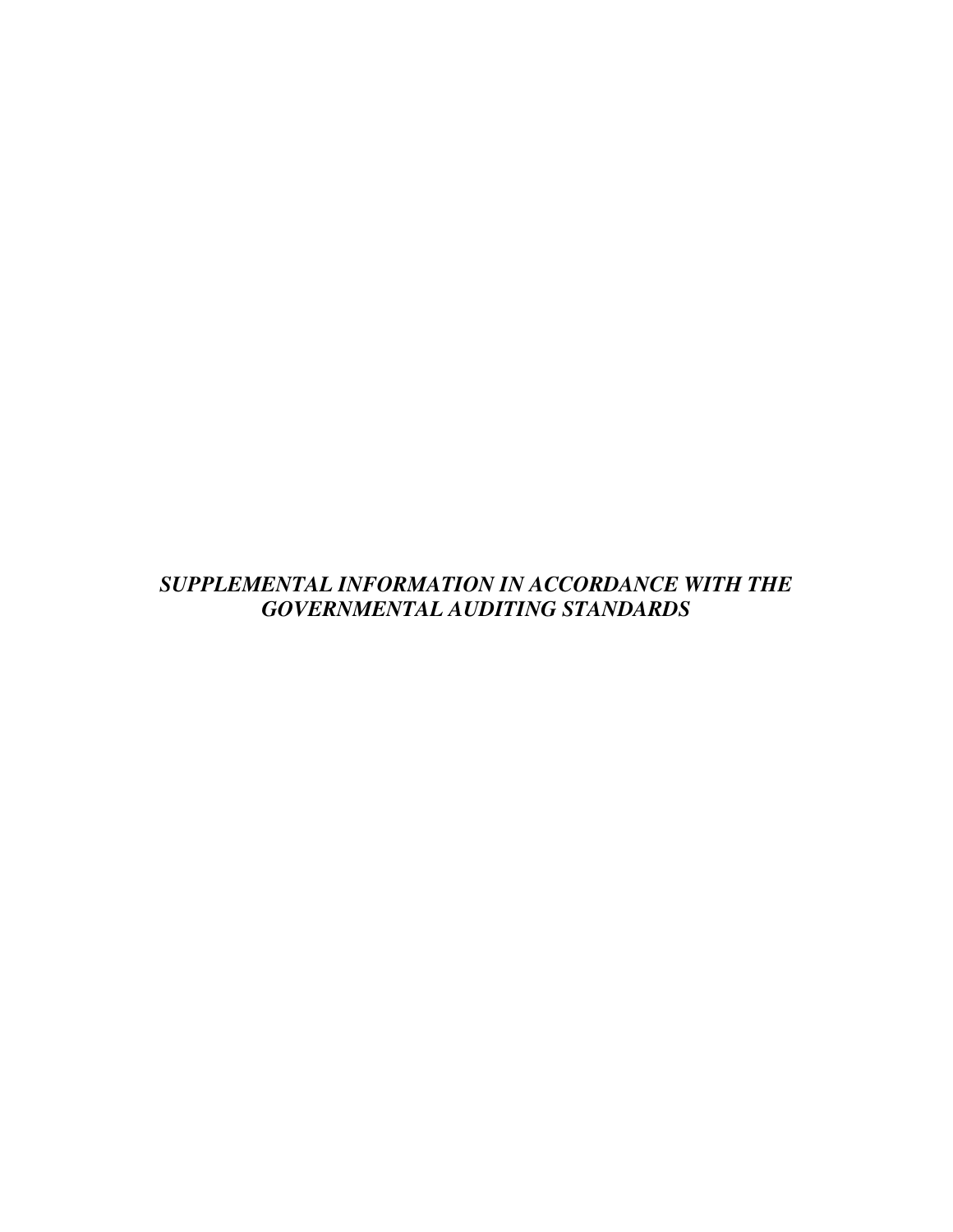# **INDEPENDENT AUDITOR'S REPORT ON INTERNAL CONTROL OVER FINANCIAL REPORTING AND ON COMPLIANCE AND OTHER MATTERS BASED ON AN AUDIT OF FINANCIAL STATEMENTS PERFORMED IN ACCORDANCE WITH** *GOVERNMENT AUDITING STANDARDS*

To the Board of Directors Mount Calvary Lutheran Grade School

We have audited, in accordance with auditing standards generally accepted in the United States of America and the standards applicable to financial audits contained in *Government Auditing Standards* issued by the Comptroller General of the United States, the financial statements of the Mount Calvary Lutheran Grade School (a nonprofit organization), which comprise the statement of financial position as of June 30, 2021, and the related statements of activities, functional expenses and cash flows for the year then ended, and the related notes to the financial statements, and have issued our report thereon dated October 11, 2021.

#### Internal Control Over Financial Reporting

In planning and performing our audit, we considered the Mount Calvary Lutheran Grade School's internal control over financial reporting (internal control) to determine the audit procedures that are appropriate in the circumstances for the purpose of expressing our opinion on the financial statements, but not for the purpose of expressing an opinion on the effectiveness of the Mount Calvary Lutheran Grade School's internal control. Accordingly, we do not express an opinion on the effectiveness of the Organization's internal control.

A *deficiency in internal control* exists when the design or operation of a control does not allow management or employees, in the normal course of performing their assigned functions, to prevent, or detect and correct misstatements on a timely basis. A *material weakness* is a deficiency, or combination of deficiencies, in internal control, such that there is a reasonable possibility that a material misstatement of the entity's financial statements will not be prevented, or detected and corrected on a timely basis. A *significant deficiency* is a deficiency, or a combination of deficiencies, in internal control that is less severe than a material weakness, yet important enough to merit attention by those charged with governance.

Our consideration of internal control was for the limited purpose described in the first paragraph of this section and was not designed to identify all deficiencies in internal control that might be material weaknesses or significant deficiencies. Given these limitations, during our audit we did not identify any deficiencies in internal control that we consider to be material weaknesses. However, material weaknesses may exist that have not been identified.

#### Compliance and Other Matters

As part of obtaining reasonable assurance about whether the Mount Calvary Lutheran Grade School's financial statements are free of material misstatement, we performed tests of its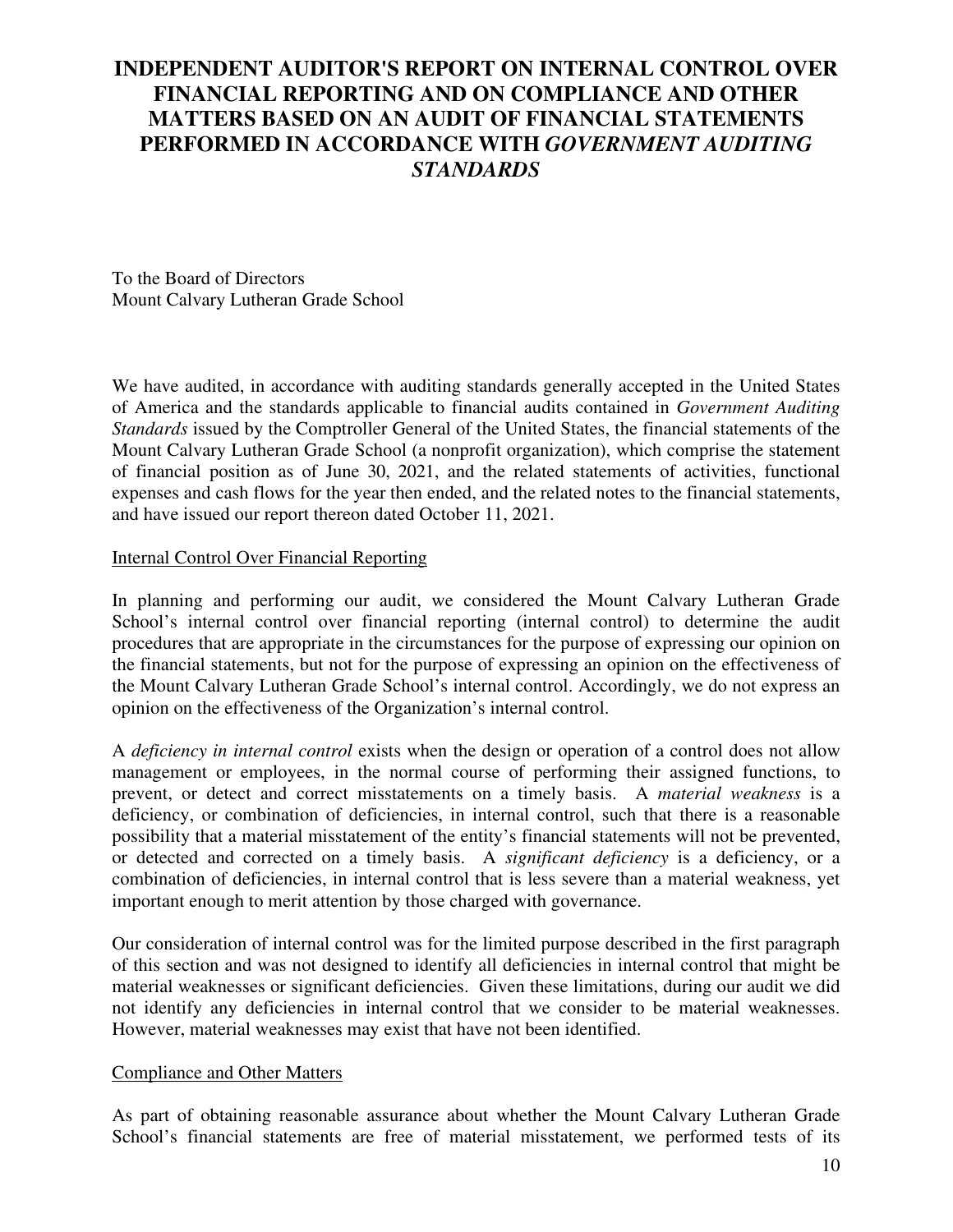compliance with certain provisions of laws, regulations, contracts and grant agreements, noncompliance with which could have a direct and material effect on the determination of financial statement amounts. However, providing an opinion on compliance with those provisions was not an objective of our audit and, accordingly we do not express such an opinion. The results of our tests disclosed no instances of noncompliance or other matters that are required to be reported under *Government Auditing Standards*.

## Purpose of this Report

The purpose of this report is solely to describe the scope of our testing of internal control and compliance and on the results of that testing, and not to provide an opinion on the effectiveness of the organization's internal control or on compliance. This report is an integral part of an audit performed in accordance with *Government Auditing Standards* in considering the organization's internal control and compliance. Accordingly, this communication is not suitable for any other purpose.

*M.L. Tharps & Associates, LLC*

Milwaukee, Wisconsin October 11, 2021